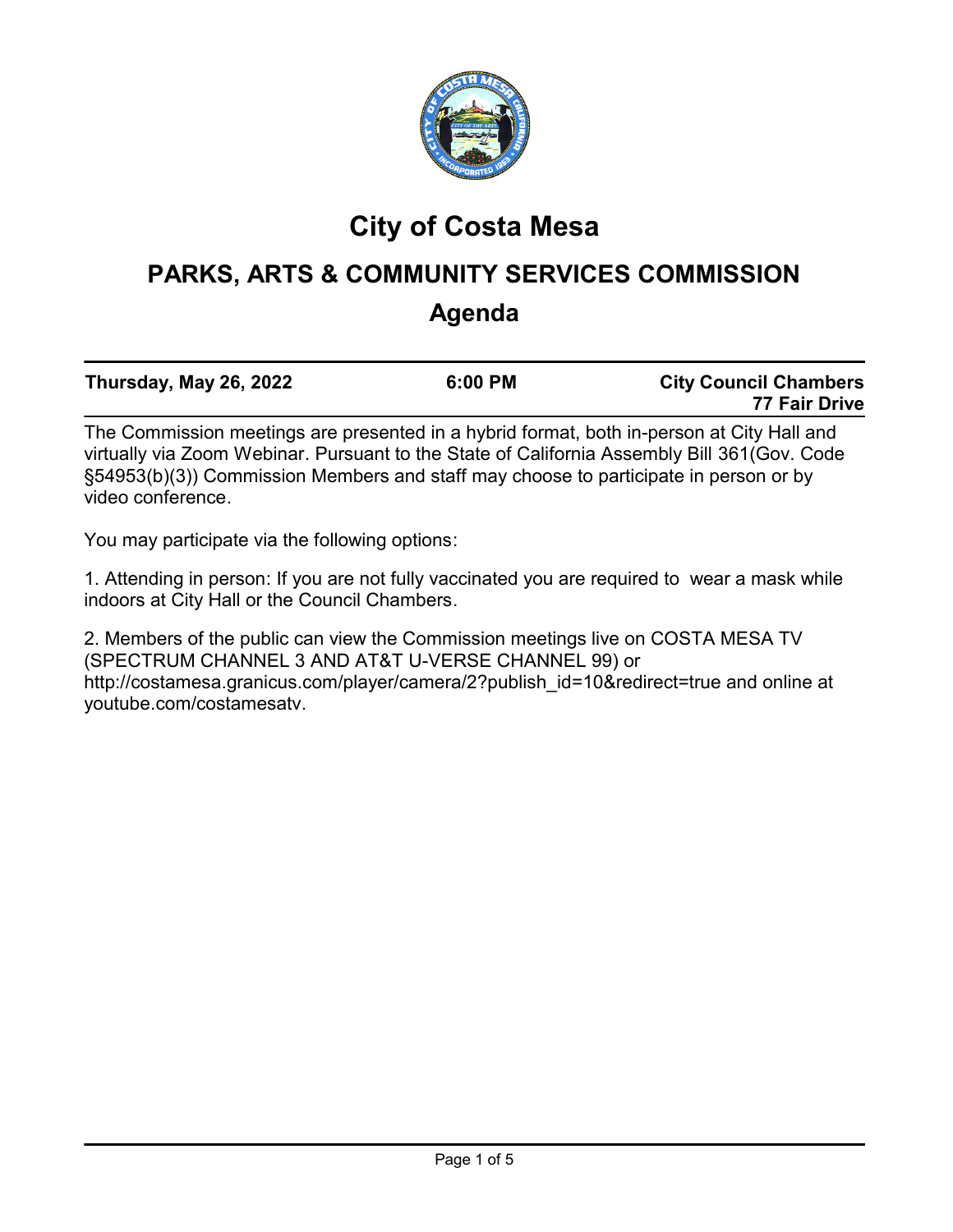3. Zoom Webinar:

Please click the link below to join the webinar: https://us06web.zoom.us/j/99993346354?pwd=OGhBZjViMzduSExJeFVwUEUwaGpXQT09

Or sign into Zoom.com and "Join a Meeting" Enter Webinar ID: 999 9334 6354 / Password: 064407

• If Zoom is not already installed on your computer, click "Download & Run Zoom" on the launch page and press "Run" when prompted by your browser. If Zoom has previously been installed on your computer, please allow a few moments for the application to launch automatically.

• Select "Join Audio via Computer."

• The virtual conference room will open. If you receive a message reading, "Please wait for the host to start this meeting," simply remain in the room until the meeting begins.

• During the Public Comment Period, use the "raise hand" feature located in the participants' window and wait for city staff to announce your name and unmute your line when it is your turn to speak. Comments are limited to 3 minutes, or as otherwise directed.

Participate via telephone:

Call: 1 669 900 6833 Enter Webinar ID: 999 9334 6354 / Password: 064407

During the Public Comment Period, press \*9 to add yourself to the queue and wait for city staff to announce your name/phone number and press \*6 to unmute your line when it is your turn to speak. Comments are limited to 3 minutes, or as otherwise directed.

4. Additionally, members of the public who wish to make a written comment on a specific agenda item, may submit a written comment via email to the

pacscomments@costamesaca.gov. Comments received by 12:00 p.m. on the date of the meeting will be provided to the Commission, made available to the public, and will be part of the meeting record.

5. Please know that it is important for the City to allow public participation at this meeting. If you are unable to participate in the meeting via the processes set forth above, please contact the City Clerk at (714) 754-5225 or cityclerk@costamesaca.gov and staff will attempt to accommodate you. While the City does not expect there to be any changes to the above process for participating in this meeting, if there is a change, the City will post the information as soon as possible to the City's website.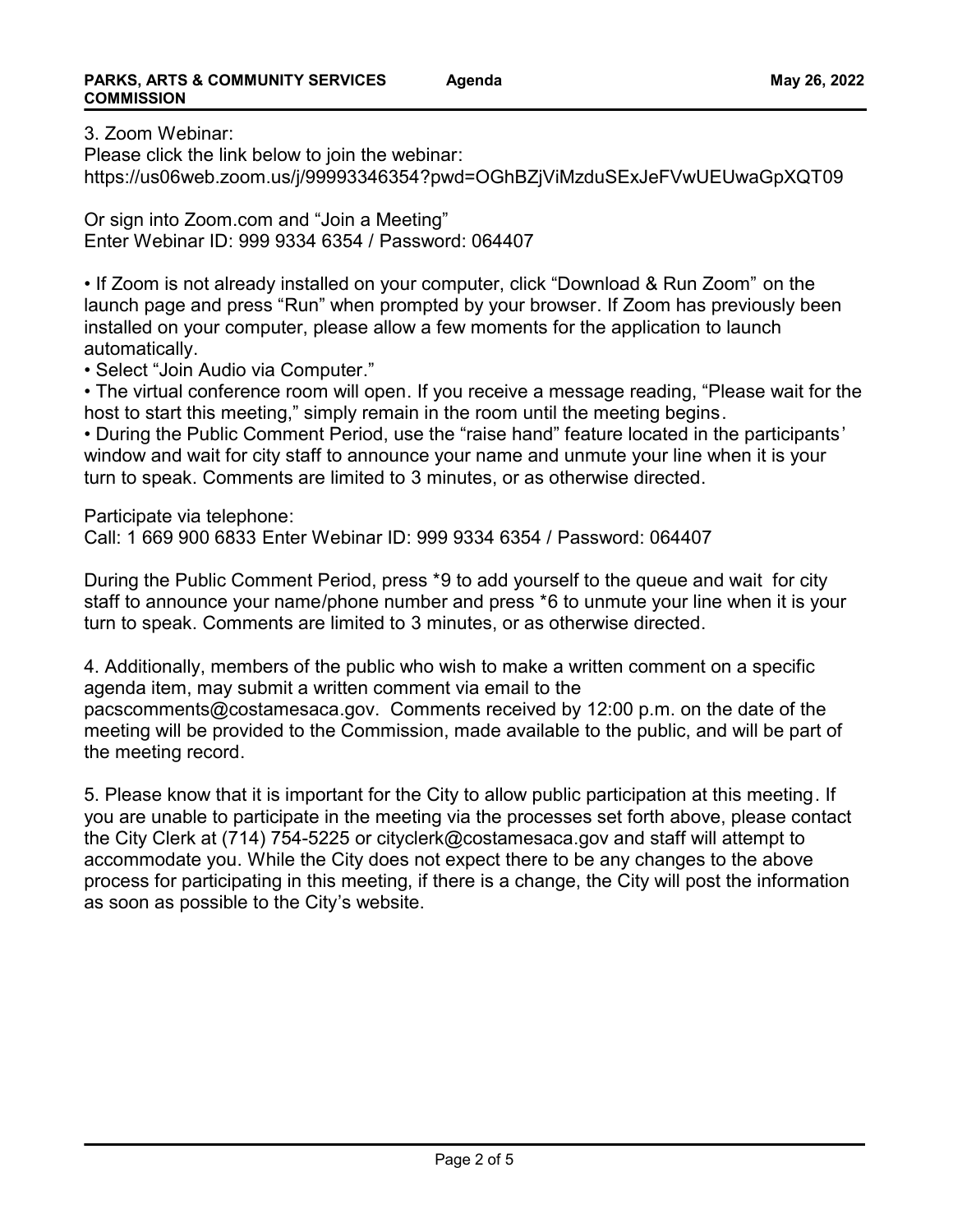Note that records submitted by the public will not be redacted in any way and will be posted online as submitted, including any personal contact information.

All pictures, PowerPoints, and videos submitted for display at a public meeting must be previously reviewed by staff to verify appropriateness for general audiences. No links to YouTube videos or other streaming services will be accepted, a direct video file will need to be emailed to staff prior to each meeting in order to minimize complications and to play the video without delay. The video must be one of the following formats, .mp4, .mov or .wmv. Only one file may be included per speaker for public comments. Please e-mail to pacscomments@costamesaca.gov NO LATER THAN 12:00 Noon on the date of the meeting.

Note regarding agenda-related documents provided to a majority of the Commission after distribution of the agenda packet (GC §54957.5): Any related documents provided to a majority of the Commission after distribution of the Agenda Packets will be made available for public inspection. Such documents will be posted on the city's website and will be available at the City Clerk's office, 77 Fair Drive, Costa Mesa, CA 92626.

All cell phones and other electronic devices are to be turned off or set to vibrate. Members of the audience are requested to step outside the Council Chambers to conduct a phone conversation.

Free Wi-Fi is available in the Council Chambers during the meetings. The network username available is: CM\_Council. The password is: cmcouncil1953.

As a LEED Gold Certified City, Costa Mesa is fully committed to environmental sustainability. A minimum number of hard copies of the agenda will be available in the Council Chambers. For your convenience, a binder of the entire agenda packet will be at the table in the foyer of the Council Chambers for viewing.

The City of Costa Mesa aims to comply with the Americans with Disabilities Act (ADA) in all respects. If, as an attendee or a participant at this meeting, you will need special assistance beyond what is currently provided, the Clerk's office will attempt to accommodate in a reasonable manner. Please contact the City Clerk's office 24 hours prior to the meeting to inform us of your particular needs and to determine if accommodation is feasible 714-754-5225 or at cityclerk@costamesaca.gov. El objetivo de la Ciudad de Costa Mesa es cumplir con la ley de Estadounidenses con Discapacidades (ADA) en todos los aspectos. Si como asistente o participante en esta reunión, usted necesita asistencia especial, más allá de lo que actualmente se proporciona, la oficina del Secretario de la Ciudad intentara de complacer en una forma razonable. Favor de comunicarse con la oficina del Secretario de la Ciudad con 24 horas de anticipación para informarnos de sus necesidades y determinar si alojamiento es realizable al 714-754-5225 o cityclerk@costamesaca.gov.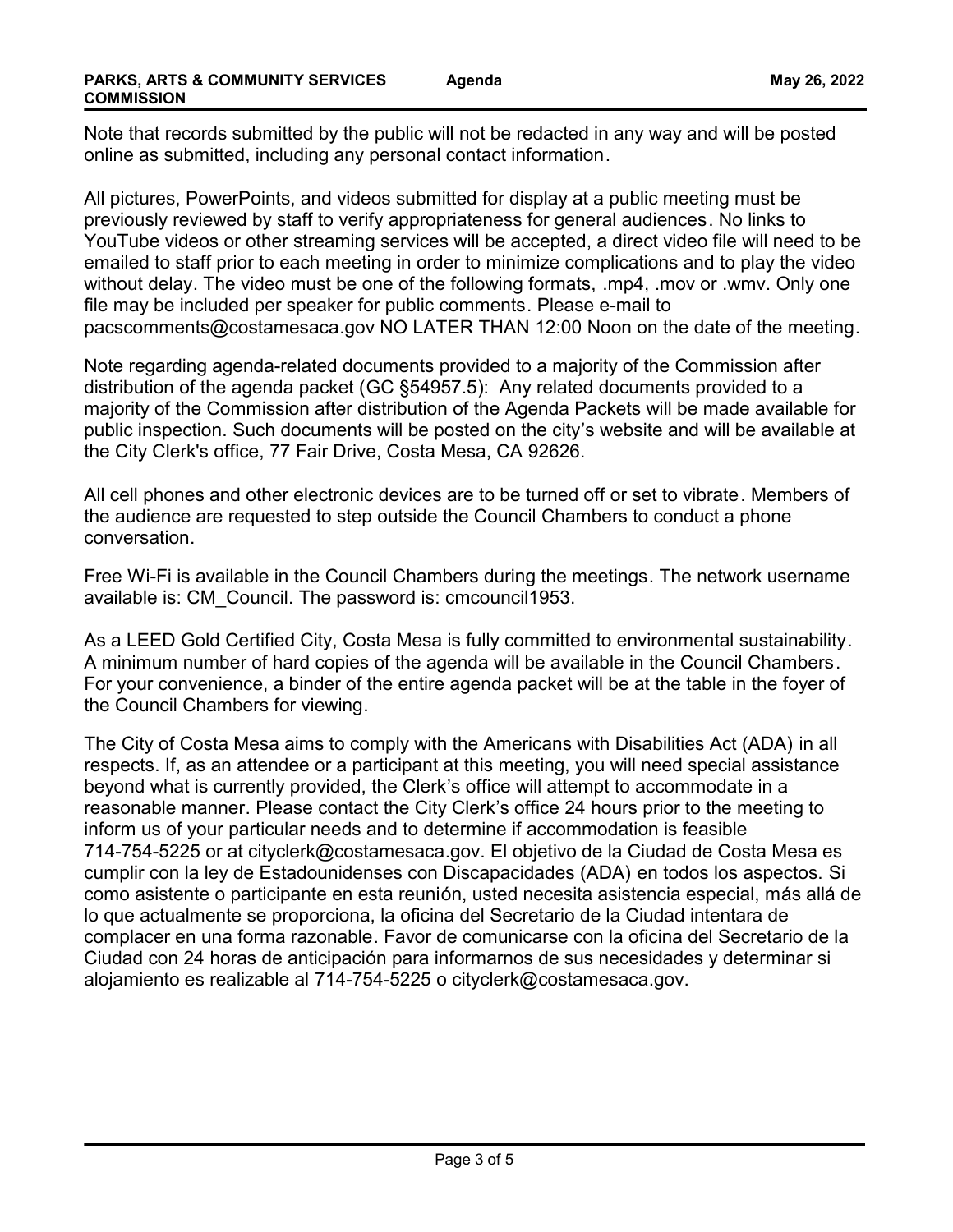# **PARKS, ARTS, AND COMMUNITY SERVICES COMMISSION REGULAR MEETING**

**MAY 26, 2022 - 6:00 P.M.**

 **CASSIUS RUTHERFORD Chair - District 2**

**SCOTT GLABB ELIZABETH DORN PARKER District 1 - Commissioner Vice Chair - District 6** 

 **KELLY BROWN CHARLENE ASHENDORF District 5 - Commissioner Mat-Large - Commissioner** 

**MICHELLE MURPHY ANGELY ANDRADE VALLARTA District 3 - Commissioner District 4 - Commissioner**

**CALL TO ORDER**

**PLEDGE OF ALLEGIANCE**

**ROLL CALL**

## **PUBLIC COMMENTS – MATTERS NOT LISTED ON THE AGENDA**

Comments are limited to three (3) minutes, or as otherwise directed.

### **COMMISSIONER COMMENTS**

Comments are limited to three (3) minutes, or as otherwise directed.

#### **OLD BUSINESS:**

**1. [MINUTES](http://costamesa.legistar.com/gateway.aspx?m=l&id=/matter.aspx?key=1823) [22-719](http://costamesa.legistar.com/gateway.aspx?m=l&id=/matter.aspx?key=1823)**

RECOMMENDATION:

Approval of the minutes of the April 28, 2022, Parks, Arts & Community Services Meeting.

**Attachments:** [1. April 28, 2022 Draft Minutes](http://costamesa.legistar.com/gateway.aspx?M=F&ID=7d19052e-0259-43eb-ac8c-2e28d26b622e.pdf)